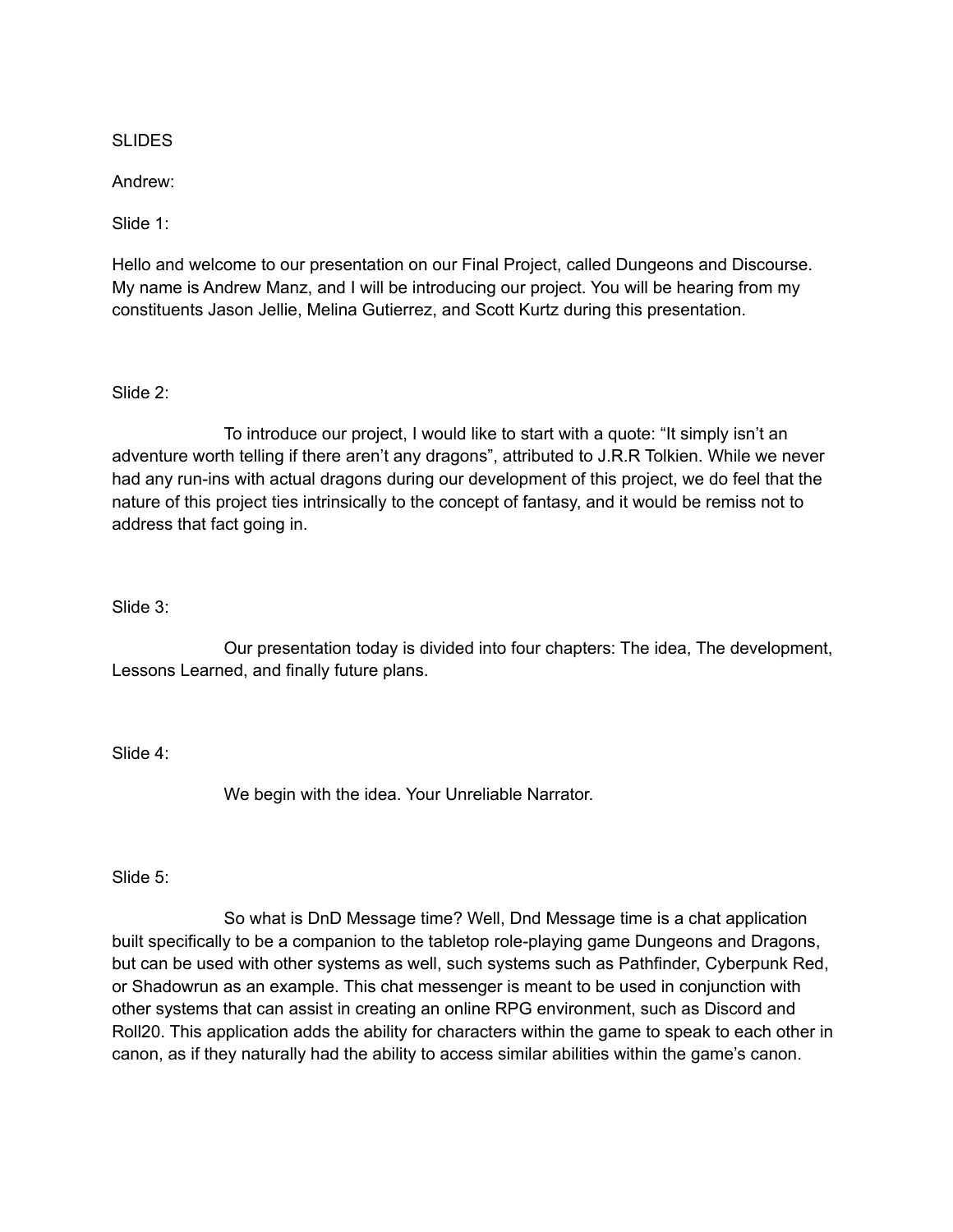### Slide 6:

So why did we make this? Well, the idea for this project was initially created as a supplement to a Dungeon and Dragons campaign being created by the project lead. The specifics of this campaign are still in the works, but one of the major differences between a traditional DnD campaign is the fact it is set in the present, as opposed to a fantasy medieval setting. Characters in said campaign would have access to and be able to communicate across the internet using a messenger application. The application we've created is largely purpose-built to serve this purpose.

## Slide 7:

The features of the messenger include the main chat messenger, allowing interperson communication. It includes admin privileges to give the game master extra functionality compared to the players, it includes a built-in Dice roller, allowing for a large number of common tabletop dice combinations such as rolling a d20 for attack rolls. The application also supports the ability to run multiple games across the same server. As a part of the admin functionality, you can scramble text in order to obfuscate the meaning of a message, which can be very interesting in a role-playing environment. Finally, the application has a number of built-in emotes accessible through the messenger through chat commands.

Jason:

Slide 8:

[Transition from previous speaker]

Slide 9:

This is a timeline of some important moments of our project. In the first semester we created a simple forum style chat site to test communication between users over the internet. We also commissioned our emotes and built working prototypes of the dice roller and message scrambler. After winter break we transitioned our server over to the CSUB computer labs server "Bender" which in hindsight wasn't a good idea. Restrictions on file editing on the server massively slowed down progress. To make matters worse, an update to the server caused us to lose practically all of the progress we had made since winter break. Because of this, we decided to separate from Bender and start again, which was for the best, as in only a few short weeks we were able to not only make up for our lost progress but make more progress than we had while on bender.

Slide 10: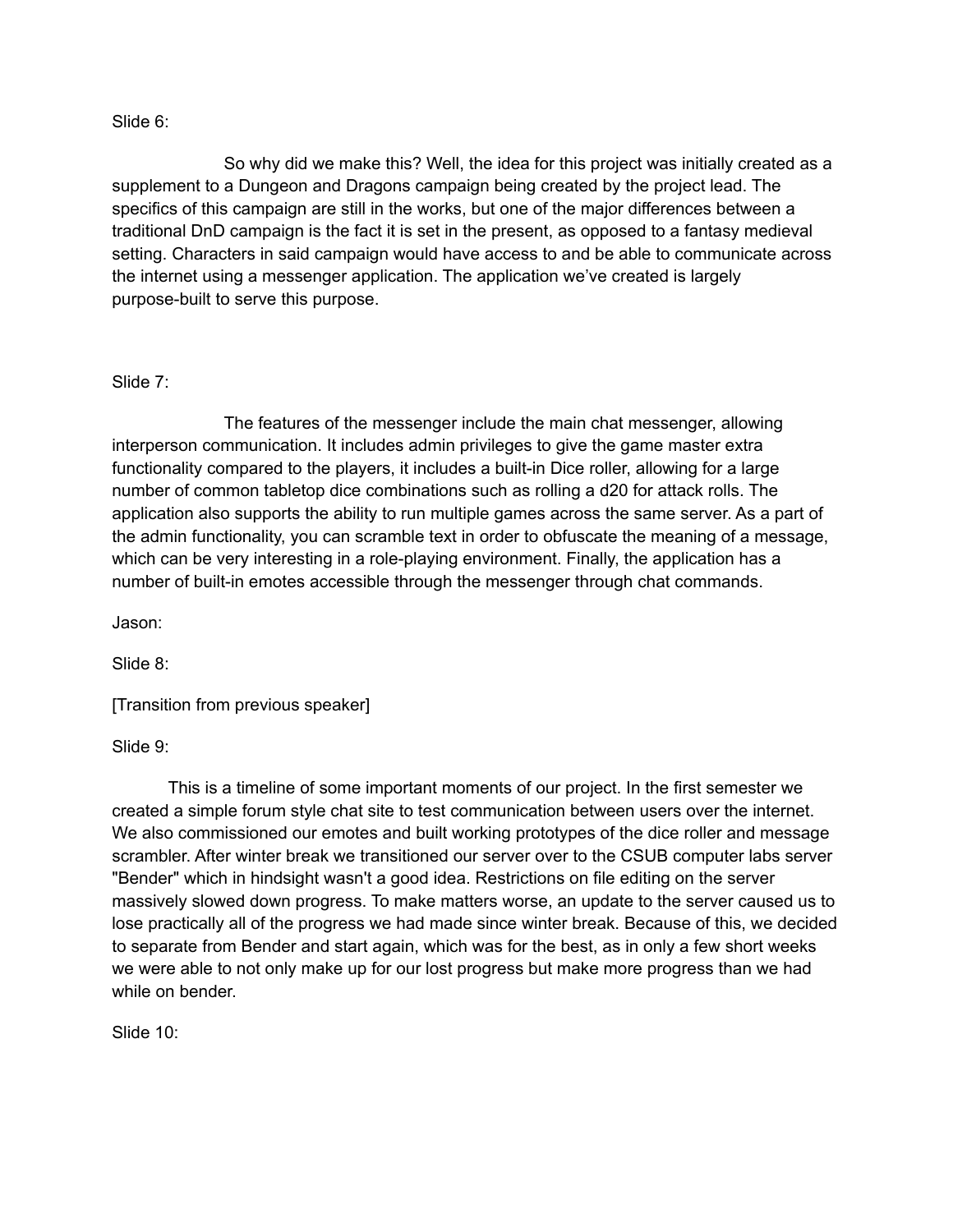### Melina:

### Slide 11:

Now let's talk about some of the lessons we learned along the way and the huge shift that came with implementing what we learned, as well as exactly what Operation 'Resetti-Spaghetti' was.

### Slide 12:

Our original plan was to host the entire project on a departmental server and we were fully configured in our project's original state, however the delays that occured to get there wasted precious time. We needed to make edits to configure the nginx file for our server to perform correctly and we needed basically admin permissions to do so. Once we had gotten set up, there was an issue outside of our control that caused our progress to be wiped and deleted. While we could recover the files, the admin level changes that would need to be done again would have too large a turnaround time to continue in this direction. Due to the setback, we felt it'd be in our best interest to restart with our growth in knowledge. And thus the phase given the codename Operation Resetti Spaghetti was born. This phase would be the most critical for the development of the project.

### Slide 13:

We couldn't have the server hosted outside of our own hands anymore. We swapped to hosting the server using an Amazon Web Services node instance which cut down turnaround time almost entirely. Permission issues were also solved as it was now owned within the group. With this change, we needed to change the way the database would be hosted. We decided to swap to using Firebase's Realtime Database hosted by one of the group members as well. Since we used to be working on a previous framework that 3 of the 4 members worked on before this course, we decided to scrap it and start fresh with one we'd no longer have to edit and refactor to fit our needs.

Our largest change was implementing our new "Block System" as a work structure. We distributed pieces of work into a series of blocks for the members and the goal was to complete each block before moving to a new level. The levels for the features in these blocks were assigned mandatory, critical features, and polish to organize tasks by importance.

#### Slide 14:

Thanks to the block system we were able to successfully rebuild from the ground up. Also a large thanks to some guidance from tutorials and too much caffeine, we had an even more clear and successful framework to develop from over the course of an insane amount of hours spent in calls and developing over the course of six days. Below we have a couple of the blocks we used for this phase of production. Now that we've seen some of the successes, let's see and hear some of this project in action.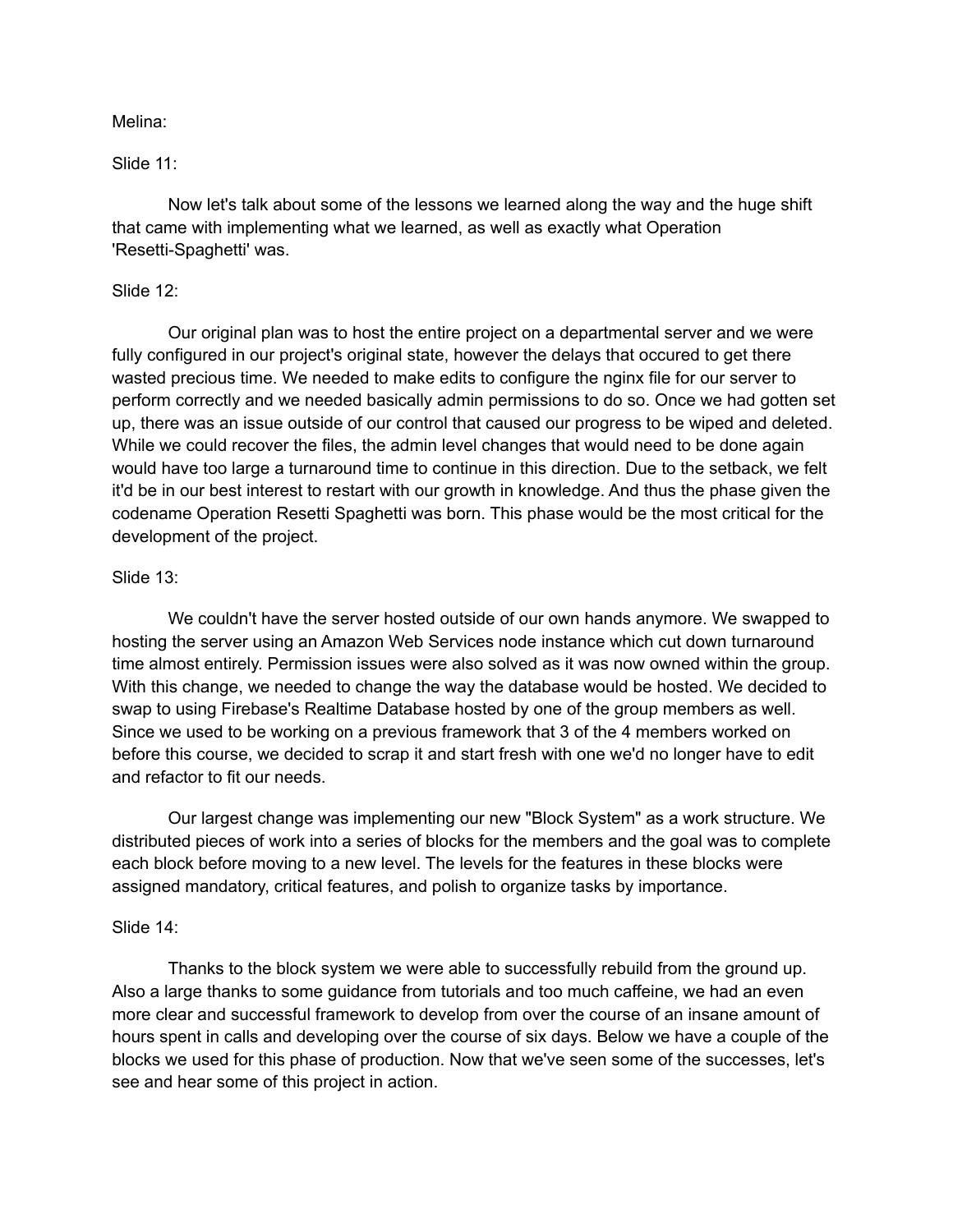# DEMOS

## Andrew:

To begin, after you login you are dropped upon this opening page this opening page has a sidebar on the left hand side and a number of tabs on the top that include "Conversations," "Contacts," "Dice," and, if you have admin functionality, "Scrambler" as well. We will talk specifically in my part about the Contacts and the Conversations. When a new user joins the room their contact is automatically added to your contacts list, this is basically your log book of people that you're able to message within this application. In order to do so, you come over to the conversations window, you go down to the bottom and say create new conversation and it creates a prompt for you to add people to this conversation you can add one or multiple. After you hit create, the newly created conversation will open in the window you can then type your message to the other person and they will receive it on their end. Every single time a new user joins the game, their username will automatically be added to everyone's contact list. In most cases this functionality works without a hitch. However, if there is a case where one of your users is missing from your contacts list, you can either ask them to refresh their page and it will automatically send across the network, or if that does not work, you can manually add them using the new contact button down at the bottom left hand side of the contacts list. At the bottom left hand side of the page you will see your ID, which is the username you are broadcasting across the network and the game ID which is the game you are sending your messages in. You can also see, next to your id, a logout button which will clear your local storage and send you back to the login menu.

## Jason:

## [Transition from previous speaker]

The dice roller allows you to easily roll combinations of different sided dice. You can also apply a modifier to your roll and describe it to help keep track of what each roll was for. To roll the dice all you have to do is press the roll dice button, choose how many of each dice you want to roll, optionally describe the roll or apply a modifier, and then press roll. Your roll will appear on the sidebar and will give details on the roll and its outcome. At the top will be the description of the roll if you gave it one, followed by what dice were rolled. The first number is the number of that dice rolled and the second number is how many sides that dice had. Under that, each dice is shown along with the outcome of the individual rolls of each dice, so in this case a D6 was rolled 3 times and the outcome of those rolls were [READ OUTCOME OF D6 ROLLS]. Next is the modifier, and finally the total sum of the roll including the modifier.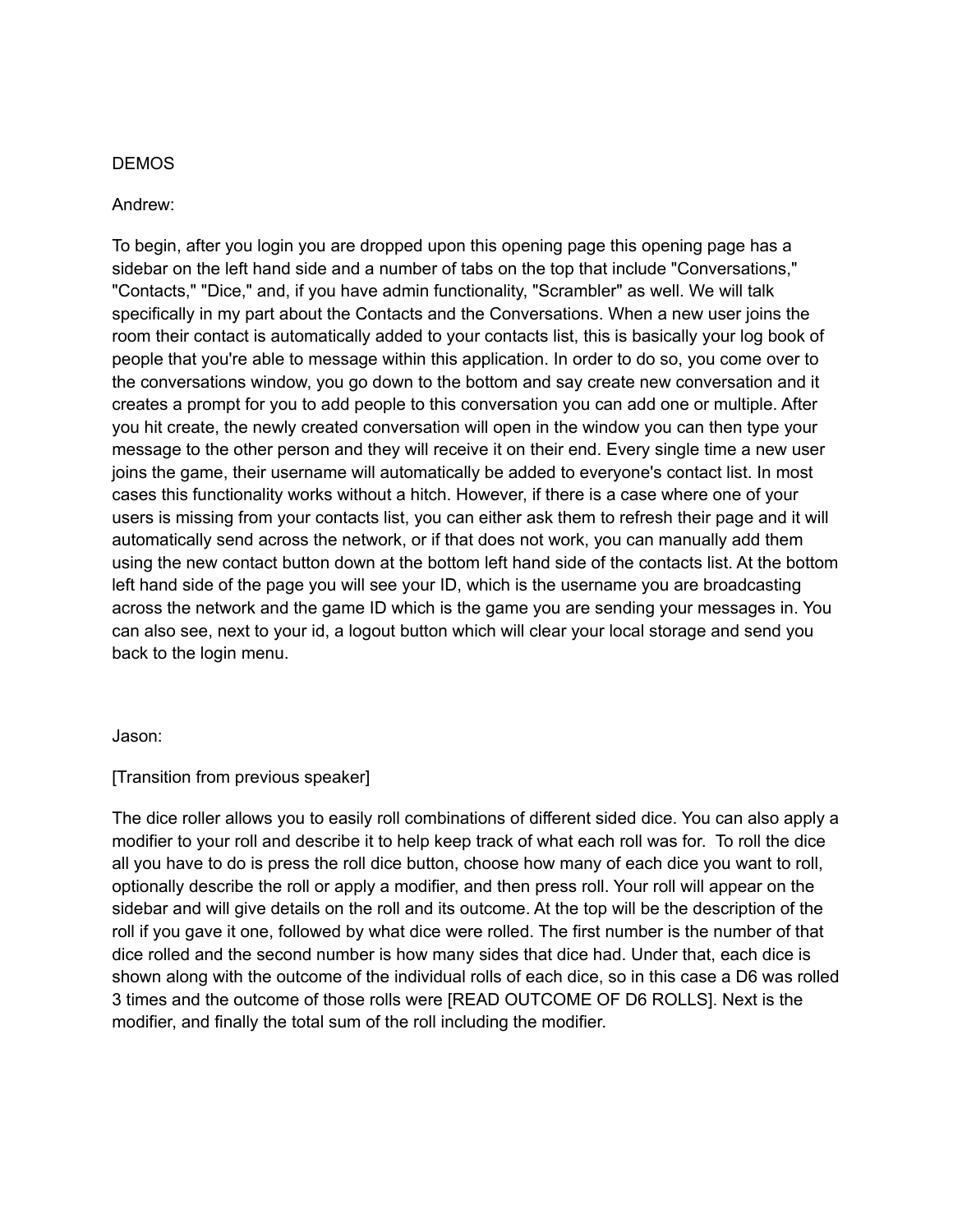Message scrambling can be done by pressing the button next to the send message button. Pressing this button allows you to choose the difficulty of the scramble along with how scrambled you want the message. The difficulty is broken up into three difficulties. Easy scrambles the sentence but keeps letters within their own word, medium allows letters to be swapped with any other letter in the sentence, and instead of rearranging letters hard replaces letters with a random one, making it almost impossible to decipher at higher percentages. As an example I'll scramble this part of my script using the medium difficulty at twenty-five percent. I chose a relatively low percentage so the message is still possible to decode without being too difficult. Now you don't have to worry about your emotes being lost in the scrambling. The system detects emotes and removes them before the message is scrambled. This way, the person you're talking to may not understand what you said, but they can still tell you were excited to say it.

## Melina:

Let's look into Dungeons and Discourse's emotes a bit more. As Jason mentioned, while using a chat messenger, it can be difficult to get the full point across, and even more so if a message is scrambled, so we've implemented some special text-based emotes specifically for Dungeons and Discourse. Our emotes can help as context clues for important messages or as a simple way to communicate through images quickly. Since we've decided to base our project as a complement to Dungeons and Dragons, we wanted to pay respect to the original aesthetics. We reached out to an independent artist and commissioned them for a beginning set of 7 custom emotes total, all using the red color scheme you'll see throughout the messenger. Each of the emotes are based on a different race in Dungeons and Dragons, and, if this were a larger scale project with a legitimate budget, we would love to incorporate at least one emote featuring each of the races.

The emotes can be used in a markdown style by surrounding the keyword in colons. The emotes will appear as a standalone image, as seen here with the Pog emote, and bring more personality to the chat. Emotes can be shown using multiple names, in case the player forgets one name for it. With this in mind, there could be an easter egg emote or two that the player could discover just by guessing and checking.

## Slide 15:

Scott: Now that Andrew, Melina, and Jason have brought you through our production process and demonstrated to you what our website looks like, and how our application works, I am going to demonstrate to you how our Unreliable Narrator application is compatible with speech reading software and is, therefore, accessible for the blind population. So I have pre-loaded our website.

JAWS Unreliable Narrator v3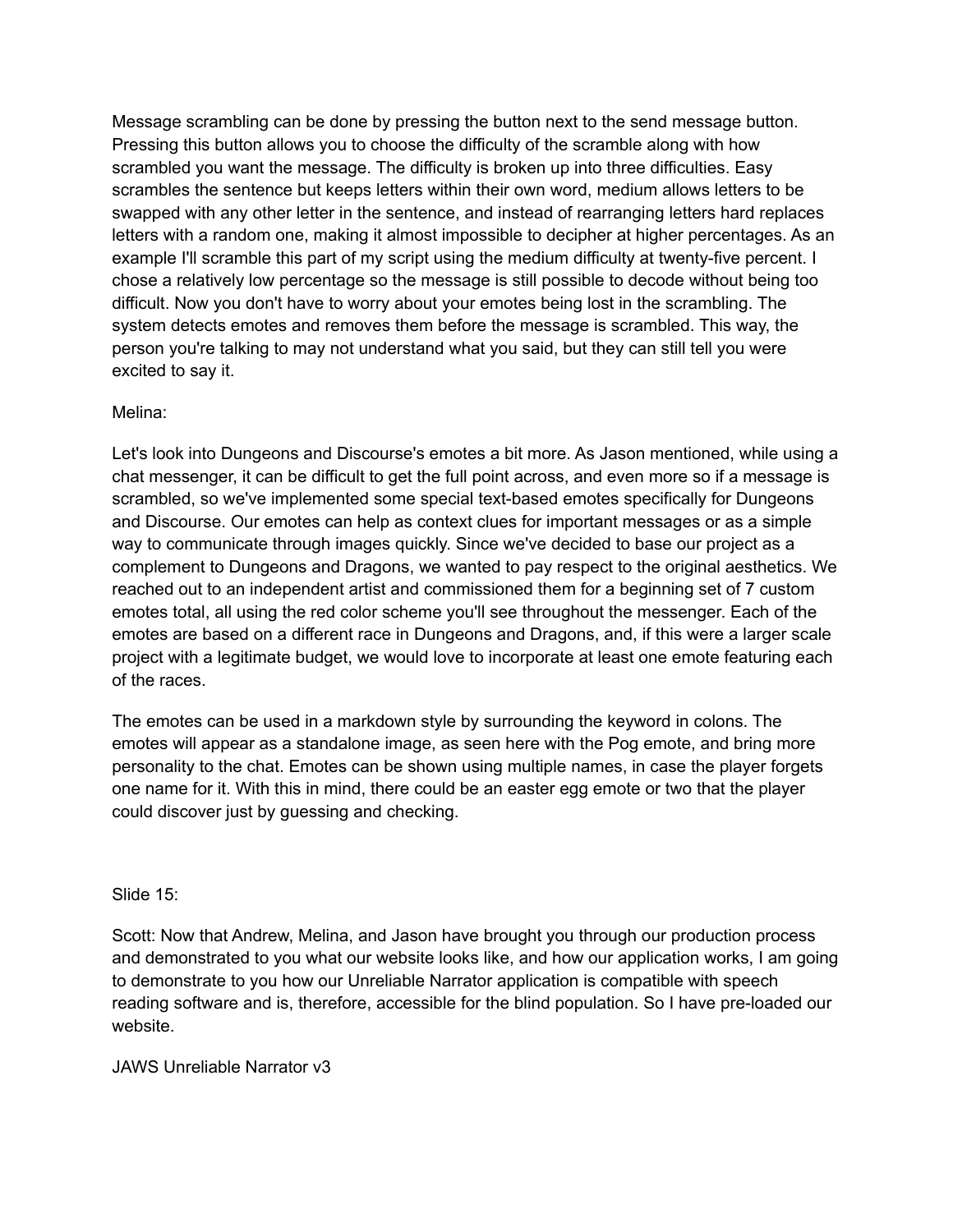Scott: you can see (should have been hear) that we have the unreliable narrator website up and there are 4 options.

JAWS: Conversations tab selected, contacts tab, dice tab, scrambler tab

Scott: now I am going to show you what a conversation looks like

JAWS: unrel conversations tab selected

Scott: so in the conversations tab I am just going to down arrow here.

JAWS: Angie, Steph button Steph buttonJohn, Steph button

Scott: so these are different buttons I can click on for conversations

JAWS: John button unlabeled 4 button your id: blank game ID: 1 new conversation button

Scott: so I am going to select a new conversation

JAWS: enter unreliable narrator game ID: 1 new conversation button enter create conversation close Angie, Scott, Steph, John create conversation close button

Scott: so we are going to create a conversation and I am going to put check marks on the people I want in the conversation

JAWS: Angie check box not checked

Scott: I am going to check her.

JAWS: Angie check box checked Scott Steph check box no checked

Scott: I'll check Steph

JAWS: space Steph check box checked to clear check mark press space bar period John check box to create

Scott so I will create it

JAWS: enter new conversation button to activate

Scott: so I am going to press the 'e' button and that will take me to the edit box

JAWS: edit required invalid entry

Scott: So now I am going to type Let's attack

JAWS: L e t s a t t a c k

Scott: okay, then I am just going to press tab

JAWS: send button to activate press enter period